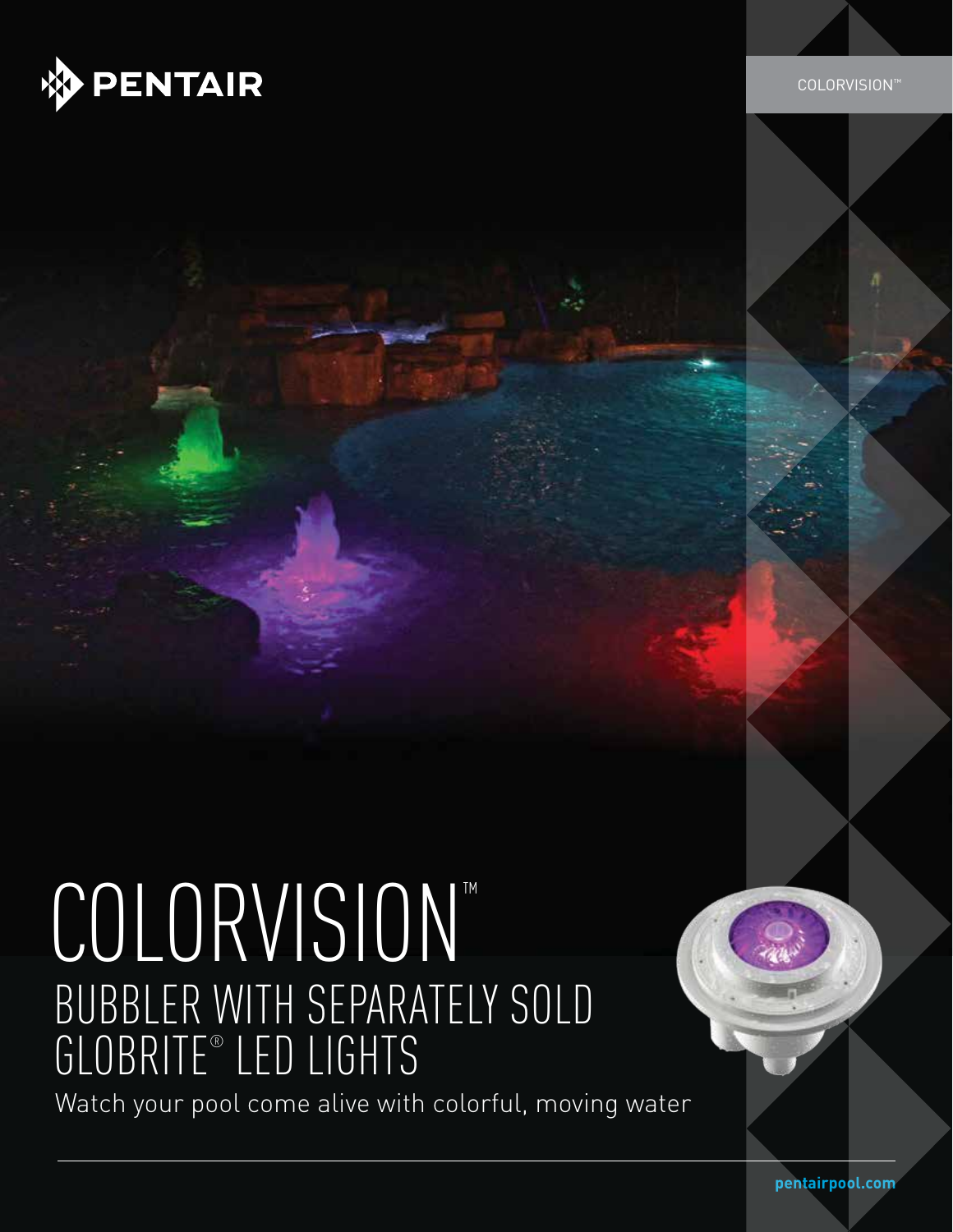## EXPERIENCE THE VIVID SYMPHONY OF MOVING WATER

The ColorVision™ Bubbler goes from a spectacular display of moving water to a lighted, magical escape with separately sold GloBrite® LED Lights. Whether you're in the mood to relax or entertain, ColorVision bubblers are the perfect way to showcase and enhance pool features like sun shelves, steps and beach entries. Their low voltage and minimal water flow requirements make them an ideal, energy-efficient addition to pools, fountains, ponds and more. Plus, they add eye-catching style and soothing sound to heighten your senses and elevate your aquatic experience.

#### Product Features:

- ColorVision<sup>™</sup> LED Bubblers and separately sold GloBrite LED lights transform shallow water into places of enchantment
- Perfectly synchronizes with IntelliBrite® 5g Underwater Color-Changing LED Pool and Spa Lights
- Optional IntelliBrite® controller provides fast, easy light control for pools and spas without automation systems
- Compatible with IntelliTouch and EasyTouch® Control Systems for ultimate convenience
- Low flow requirements allow for multiple units per pool

#### Product Specifications:

- For use in new gunite, vinyl and fiberglass pools
- Niche provides flush mounting
- Designed for 2"–10" water depths
- Low voltage operation—12 VAC/15 W
- GloBrite LED light cord lengths available in 30', 50', 100' and 150'
- GloBrite LED light available in white only or IntelliBrite colors



GloBrite LED Lights are not included and must be ordered separately.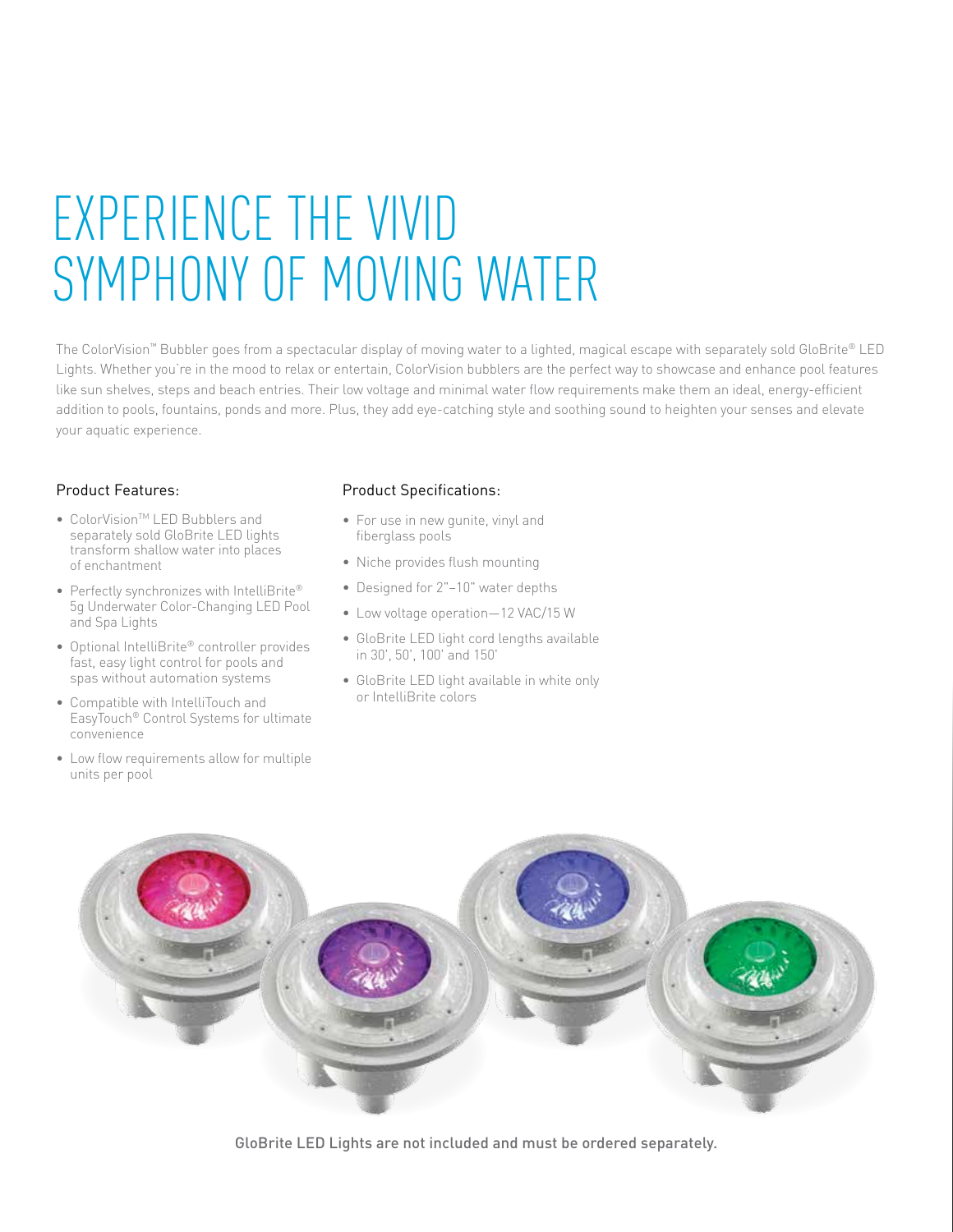#### The Simplicity of Compatibility

ColorVision LED Bubblers and separately sold GloBrite LED lights seamlessly integrate with:

- Pentair LED colored pool and spa lighting
- IntelliBrite Controller (for pools without control systems)
- IntelliTouch and EasyTouch control systems and your mobile device\* for remote access from anywhere, anytime

\*Requires separate purchase of ScreenLogic® Interface.



Intelliflo XF Variable Speed Pump